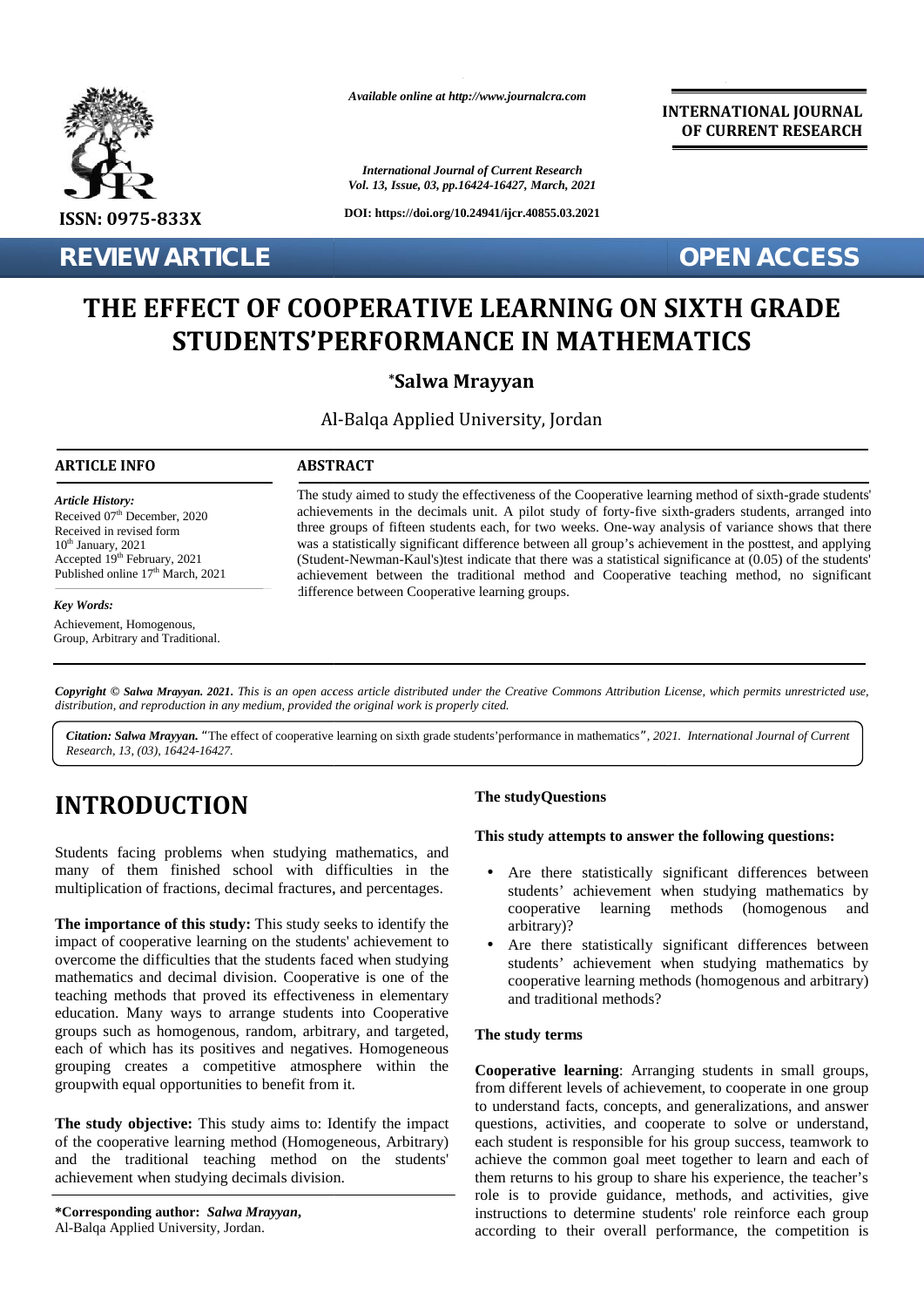between groups not between students(Al-Qa'aoud, 1995). And Kojak defined Cooperative learningas a skill that teachers mustteach students, and cooperative learning requires practice under the leadership and guidance to become a general behavior (Kojak, 1992, p. 22).And research done by(Rudnitsky *et al*. 2017) introduced features of fantastic discourse and collaboration in cooperative learning.

**Homogeneous grouping**: The distribution of the students, on similar academic, social, and emotional levels, being placed together in the same cooperative learning group.

**Arbitrary grouping:** Arranging students according tospecific criteria that have nothing to do with achievement, such as their seating places or their desires to choose a group, which is different from a random distribution?

**Traditional teaching**: There are noarrangementsfor learning when solving activities and exercises, and the expectation [1] that students will learn because we tell them to do so.

**The competitive approach**: The individual here seeks to achieve results that are beneficial to him personally, even if this hinders the others from achieving their goals. (Al-Saadani, 1993)

**Individual Approach:**No relationship between thestudents to achieve their goals,the students' achievement does not affect the achievement of the other student's goals, and therefore the student seeks to achieve a personal benefit, without thinking of the other student'spursuit to achieve their goals.

**Educational achievement:**Student's ability to master and implement whats he learned.

**Study Hypothesis:** Thereis no statistically significant difference at the level of (0.05) between the average grades of sixth-gradersstudents when studying the decimal division by a homogeneous cooperative learning and the average score of students studying the same subject traditional methods.

**Study limitation:** The study sample is limited to sixth-grade students when studying the decimal numbers division unit.

**Literature review:** For young students need special attention and suitable educational methods to match their abilities because the student is the focus on the educational process and the teacher is the director of this process (Harbi, 1996). Educators are interested in methods of teaching, theories of teaching and learning, interaction, feedback, small group class management, the classroom cooperation (cooperative learning) (Al-Saadani, 1993).

The cooperative learning method leads to higher achievement, more self-esteem, and social skills development, students helping each other in the learning process, instead of competing for grades, where competitive learning increases competition, selfishness, and intolerance rather than cooperation (Ababna, 1995). The teaching method depends mainly on the teachers' willingness and the ability to carry out and implement cooperative learning, so teachers should be more be aware of the teaching methods that encourage the students to participate actively instead of the lecturing method that increases their negativity (Artzt, 1999).

(Johnson & Johnson 1989, 1999) Pointed out that there are four key elements to be followed in small cooperative groups to be more effective.

- Positive Interdependence:Students must cooperate positively by respecting the objectives, work distribution, tools, and knowledge among the group members.
- Face-to-Face Interaction: A pattern of interaction between students that develop a positive exchange responsibility.
- 3)Individual Accountability for Mastering the Assigned Material.Any educational activity goal is to raise each student achievement to the highest level, and the right mechanism to clarify the goals for each student in the group, feedback proficiency levels for each student, andit should be appreciated by the group members if anyone provides support and assistance to each other.
- Appropriate Use of Interpersonal and Small. Group skills**.** Students should be encouraged to interact with each other by giving them the time and methods to analyze and evaluate their group's work.

The cooperative learning method success depends on a) groups management based on students' differences, b) supervised open dialogue between groups and discussion management, c) encourage competition between groups of the same level, d) group's work needs (devices, working paper, and tools) (Khater, 2001).

#### **Cooperative interaction patterns can be classified as follows:**

- **Learning Together:** A learning goal is a desired future state of demonstrating competence or mastery in the subject area studied. The goal structure specifies how students will interact with each other and the teacher during the instructional session. Each goal structure has its place (Johnson & Johnson, 1989, 1999).
- **Team - Assisted Individualization (TAI):** Is a method adopted to teach mathematics and offers cooperative learning and competition between groups (Slavin, 1985).

#### **Types of cooperative educational groups**

- Continues cooperative learning groups: Students work together for a period ranging from a full course to several weeks to achieve common goals to accomplish specific tasks and actions.
- Non-continuous cooperative group: A group with a task that lasts only for only one set, intended students' attention to focus on the subject to be learned.
- Basic group: A long-term, non-homogenous cooperative learning group with only one group form.

### **METHODOLOGY**

The researcher applied Robert Slavin's (Slavin&others,1985) Method of teachingMathematics to third grade to sixth grades,the study sample students arrangedin small groups in all three students.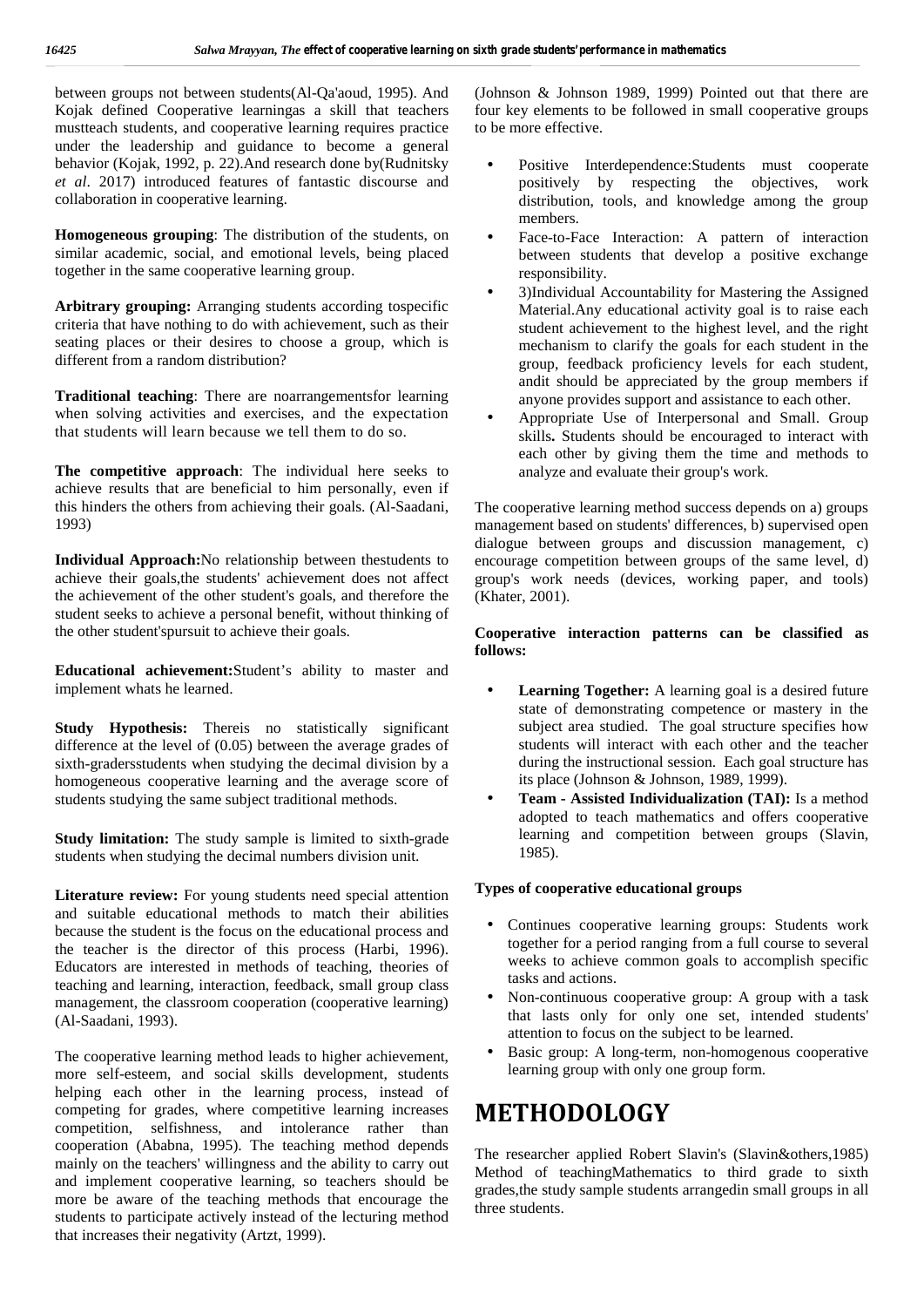- ) Teams: in which students arranged in heterogeneous groups for eightweeks. groups for eightweeks.
- Placement Test: Apre-test grades and the teachers to ) Placement Test: Apre-test grades and the teachers to ) choose groups to maintain homogeneity between students.
- Curriculum subject: Specially prepared for this research purpose (1) Determine the skill to be mastered (2) J Curriculum subject: Specially prepared for this research purpose (1) Determine the skill to be mastered (2) Document containing 20 questions on the needed skills that are should be comprehended (3) Two comprehensive exams, each containing ten paragraphs,(4) exams answers, (5) sixth-grademaths textbook.
- Team -Study Method: Students work cooperatively in three members of each group within the teams, followingthe instruction to solve twenty Problems, fourproblemseach time until they finish,they discuss the answers with each other, if the students fail to getat least eight correct answers, the teacher should re-explainthe subjects. answers with each other, if the students fail to getat least<br>
eight correct answers, the teacher should re-explainthe<br>
subjects.<br>
Thehomogenous group of students arranged according to their

teacher's point of view of achievements'.Tocooperate insolving teacher's eight Problemsunder the teacher'ssupervision. eight

**Teams evaluations:** At the end of each week, groups are evaluated within teams, motivated, and rewarded. Thestudents' **Teams evaluations:** At the end of each week, groups are evaluated within teams, motivated, and rewarded. The students' evaluation according to the group performance separately, not to be comparedwith other groups. to

**Group Teaching method**: The teacher spends half the lecture<br>
time teaching in small groups rather than the traditional<br>
teaching, emphasizing the concepts instead of calculations and<br>
give a minimum of 25 minutes for the time teaching in small groups rather than the traditional teaching, emphasizing the concepts instead of calculations and give a minimum of 25 minutes for the groups and manage the time to be consistent with the group needs.

#### **Study tools Study**

- Pre-test aimed to measurethe statistical differences between the three groups before applying the research,
- ) Posttest to measure the statistical differences between the three groups after the Experiment completion by different teaching methods. three groups after the Experiment completion by different teaching methods.
- J Content Analysis of dividing decimals unit of the sixth-<br>grade textbook (dividing decimal numbers by ten forces,<br>dividing a decimal number by integer number, and grade textbook (dividing decimal numbers by ten forces, dividing a decimal number by integer number, and finding the output of division) to assure. Experiment completion by different<br>
Experiment completion by different<br>
dividing decimals unit of the sixth-<br>
ing decimals unit of the sixth-<br>
significant at *I*<br>
significant at *I*<br>
significant at *I*<br>
division) to assure
- The students' ability to remember the decimal division basic rules.
- The students' ability to understand decimals division procedure.
- The students' ability to solve a mathematical problem. And apply the basic rules needed for the decimals division. The students' ability to remember the decima<br>basic rules.<br>The students' ability to understand decimals<br>procedure.<br>The students' ability to solve a mathematical<br>And apply the basic rules needed for the<br>division.
- The exam's effectiveness was checked by teachers' referees other than the teachers where the study applied. To maintain validity and reliability, and modify them if needed.  $\big)$
- The researcher prepared a graded detailed answer key ) The researcher prepared a graded detailed answer key with grades assigned to ensure accuracy and objectivity.
- ) The students' answers were graded by expertteachers not involved in the experiment. involved in the experiment.
- The Students were randomly distributed into three groups, each group of fifteen students, two groups to

study by cooperative learning method (homogenous and arbitrary) distribution, the third for the traditional method.

 Teachers for the homogenous distribution method groups asked to arrange the students according to their achievement in the pre-test, each team of three students, one week before starting the experiment to give them the chance to get used to the innovative approach.

Teachers to teach in the arbitrary distribution groups method asked to arrange the students according to their places of three students in each group, one week before the experiment starts to give the students chance to get used to the new approach, and the third group to study by the traditional method with no specific arrangements. For the pre-test of the three groups at the same time, analysis of variance was computed. Table (1) shows that there are no statistically significant differences between groups. J Francis space when strong in two paper is an alon by coupratio that<br>shares and the strong space of the tactors is  $\sim$  11 or the two paper shares and the control or the strong space of the two paper strong in order to External formulations at the statistical by the statistical by statistical formulations are extendible to the statistical by dependent of the statistical by dependent of the statistical by dependent of the studies of the

#### **Table 1. Shows the analysis of the variance test**

| Source             | SS       | df | МS      |               |
|--------------------|----------|----|---------|---------------|
| Between-treatments | 30.5333  |    | 15.2667 | $F = 1.25072$ |
| Within-treatments  | 512.6667 | 42 | 12.2063 |               |
| Total              | 543.2    | 44 |         |               |

 $*1.25072$ . The *p*-value is .296744.  $*$  result insignificant at  $p < 0.05$ .

#### **The conclusion**

Testing the hypothesis, "there are no statistically significant differences at the level of (0.05) between student's performance in cooperative learning (homogeneous groups) when studying the division of the decimals and for students performancewhen studyingthe same subject in othermethods. The researcher analyzed the posttest grades of the three groupsby (ANOVA) and the outcome as in table (2)

**Table 2. Shows the significant differences at the level (0.05) between the averages of the three groups**

| .Source                           | SS       | df            | MS                           |                |  |
|-----------------------------------|----------|---------------|------------------------------|----------------|--|
| Between-                          | 264.7111 | $\mathcal{D}$ | 132.3556                     | $F = 25.99252$ |  |
| treatments                        |          |               |                              |                |  |
| Within-treatments                 | 213.8667 | 42            | 5.0921                       |                |  |
| Total                             | 478.5778 | 44            | Total                        |                |  |
| $*$ The f-ratio value is 25,99252 |          |               | The n-value is $\lt 0.00001$ | The result is  |  |

\*The *f*-ratio value is 25.99252. The *p*-value is <0.00001. The result is significant at  $p < 0.05$ . value

| Table 3. The Average score per group in the posttest |  |
|------------------------------------------------------|--|
|------------------------------------------------------|--|

| Method    | traditional | Arbitrary | Homogenous |
|-----------|-------------|-----------|------------|
|           |             |           |            |
| Mean      | 3.4         | 18.3333   | 18.7333    |
| Std. Dev. | 3.46        | .4475     | 1.0998     |

\* Averages that underlined do not have statistically significant differences.

Applying the (Student-Newman-Keuls ) shows the statistically significant differences between groups using cooperative learning and the traditional teaching methods, while there were no statistically significant differences between the two groups of Cooperative learning method. (Student-Newman-Keuls) shows<br>differences between groups usin<br>the traditional teaching methods, w

#### **Recommendations**

 The Students who studied by cooperative learning method (homogenous and arbitrary) achievement was better than those who studied traditional method.